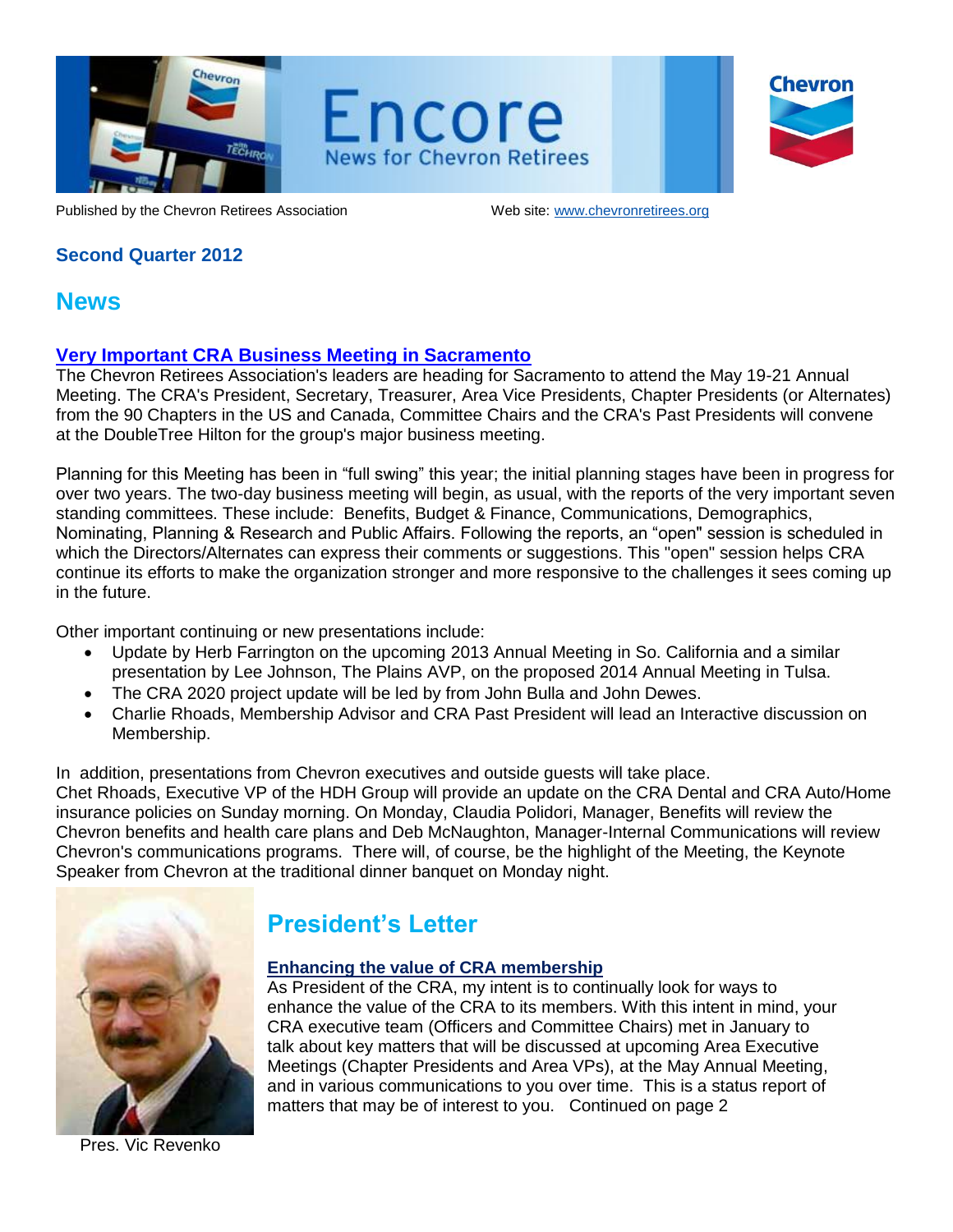### **Effective CRA communications**

It is becoming clear that the CRA can provide most effective communications that supplements chapter newsletters and other member notes if the CRA develops and maintains a consolidated roster of members with addresses. This will facilitate CRA services and information in a timely manner. The process is under development but once we have it put together, it will be a simple matter to keep it updated. This data will be used for CRA purposes only, so privacy and security will be respected.

The CRA is studying ways to communicate most effectively with our members for the purpose of providing useful and timely information that is of interest and of value. The CRA Communications Chair, Dennis Dauphin, is working diligently on the CRA website and working closely with Chapters to link Chapter communications with the CRA website [\(www.chevronretirees.org\)]((www.chevronretirees.org). This process requires you to actively seek out the website. Many Chapters, either electronically or by mail, send out a newsletter or other communications to members. Members receive this communication because the Chapter has their home address and perhaps an Email address. This passive approach requires no action on the members' part.

#### **Combining CRA communication approaches**

The CRA is trying to combine these two excellent communication approaches by developing a CRAwide database of dues-paying member names and addresses and, on a voluntary basis, an Email address. This is very similar to what Chapters are doing, so the process is fairly common throughout the CRA now, but at the Chapter level.

Electronic communications are the most effective, timely and cost efficient way to broadcast services and benefits to CRA members. Having the capability to do this CRA-wide will help us prepare to serve retirees in many ways. It is also a way to attract and retain newly retired men and women to the CRA. They are steeped in electronic communications and will expect this from the CRA. The CRA is still developing the best approach to assure privacy and security. We may consider using an expert third party service in this regard. Our Demographics Chair Frank Coe will coordinate this process.

My request to each member is to please cooperate and provide the information requested when asked so the CRA can continue to serve you well. If you don't have an Email address, the CRA will continue to provide information to you as in the past.

#### **CRA 2020 – the future of the CRA**

The 2020 Team Chairs (John Bulla, John Dewes) and Demographics Chair Frank Coe provided the framework for a discussion of the future of the CRA. The year 2020 was chosen as a convenient future date to use as a benchmark. At that time, we see the CRA about 11,000 strong, down from the current 14,000. Chevron provided an actuarial look at the next twenty years of expected retirees from Chevron and the legacy companies. There is little change in the total number over the next twenty years but service records will be shorter and many may have another career. The implications of this are complex but certainly, the CRA will change. We expect that Chapters and Areas with no source of future retirees to shrink; those with a source of new retirees will prosper.

# **Changes in the South Atlantic Seaboard Area (SASA)**

This is happening now in the South Atlantic Seaboard Area (SASA). Effective March 1, 2012 SASA is dissolved and chapters are reassigned as follows. All Florida Chapters and Social Groups are part of the Gulf Coast Area (James Mouille Area VP), all Georgia and North Carolina chapters are part of the Midwest Area (John Bulla Area VP), the Virginia chapter is part of the North Atlantic Seaboard Area (Kevin Ryan Area VP). This is a temporary arrangement until a more permanent one is determined. This reorganization was made at the request of the SASA Area VP Rudy Treml. He has worked diligently over the past two years but for reasons mentioned above found that chapter interest and leadership was diminishing. All affected chapters are OK with the change and will continue to lead and serve their members. Those chapters in the former SASA who are having difficulty were and are Continued on page 3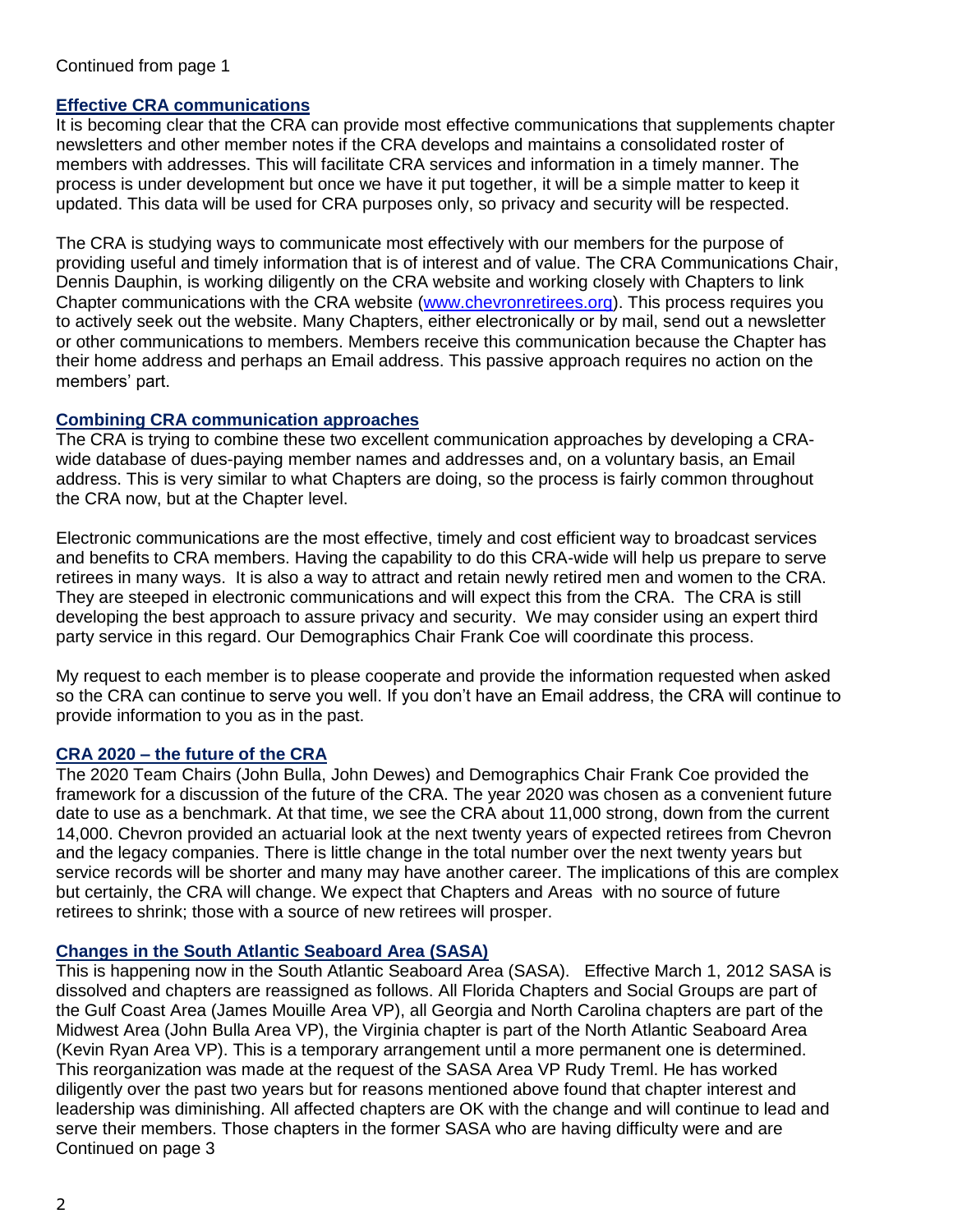encouraged to become a Social Group, which does not require structured, chapter activities but encourages social activities and still remain part of the CRA. Others without access to fellow retirees because of distance and the like are encouraged to join the Unaffiliated Area (Chris Lardge, Area VP). This allows retirees and spouses to continue the CRA links.

#### **CRA leaders and members share a common bond**

One thing became clear to me during this change is how dedicated a core of leaders and members the CRA has. No matter what our work history, we share a common bond. This is great to see and makes me proud of what the CRA does. Changes will occur in the future, but the CRA and leaders at all levels (Chapters, Areas, National) will work to continue providing CRA benefits and services.

#### **Newer retirees will have diverse needs**

As mentioned, the CRA will see shorter service retirees graduate from Chevron. They will not have the traditional benefits that many of us enjoy. This means that the CRA will have to respond to a variety and diversity of needs in order to continue to attract and retain new members. The most effective way to do this is at the Chapter level. The CRA Membership Advisor (Charlie Rhoads) is working on ways to help Chapters recruit new members. National will look at benefits and services that are needed to attract and retain new Chevron graduates.

It is important to keep in mind that the CRA spans a time frame that may be as long as or longer than a career at Chevron. To this end, we need to appeal to many needs in order to stay relevant. That is why I am requesting you to cooperate fully to requests for information and data from you to help the CRA prosper into the future and serve you well.

Vic Revenko, CRA President 16 Deer Park Ave San Rafael, CA 94901 415 453 3679 [revenkocra@aol.com](mailto:revenkocra@aol.com)

# **Multiple Annual Meeting Activities, Events Set for Sacramento**

The Chevron Retirees Association will continue its ongoing practice of conducting productive and wellorganized Annual Meetings when its Directors and Alternates gather May 19-21. Leaders of the CRA will be traveling from coast-to-coast in the United States and from Western Canada. Already reserved for Directors and Alternates is a block of 120 premium rooms. Additional premium rooms are available for Members-At-Large. There is an additional bonus of a three-day "same rate" before and after the AM meeting dates on a "space available" basis.

 $\mathcal{L}_\mathcal{L} = \{ \mathcal{L}_\mathcal{L} = \{ \mathcal{L}_\mathcal{L} = \{ \mathcal{L}_\mathcal{L} = \{ \mathcal{L}_\mathcal{L} = \{ \mathcal{L}_\mathcal{L} = \{ \mathcal{L}_\mathcal{L} = \{ \mathcal{L}_\mathcal{L} = \{ \mathcal{L}_\mathcal{L} = \{ \mathcal{L}_\mathcal{L} = \{ \mathcal{L}_\mathcal{L} = \{ \mathcal{L}_\mathcal{L} = \{ \mathcal{L}_\mathcal{L} = \{ \mathcal{L}_\mathcal{L} = \{ \mathcal{L}_\mathcal{$ 

# **Your Host Committee staffing**

Equally important is that an array of non-business meeting plans and exceptional events have been programmed for the Sacramento gathering by the well-coordinated, collective effort of a dedicated 12 member Host Committee group representing 10 Northern California chapters.

Bob Shipley, past Sacramento Chapter President, is responsible for putting together the outstanding Host Committee staff. Following are the meeting functions, respective chapters and names of the Committee members:

Chairperson: Bill Mather, AVP of Northern California, Hawaii Host City Chairperson: Bob Shipley/Jim Bateman, Sacramento Chapter Hotel Liaison: Mike Elgie, Marin Chapter Entertainment/Directors: Doug Ely, Sierra Nevada Chapter Finance: Kathy Henschel, San Francisco Chapter Continued on page 4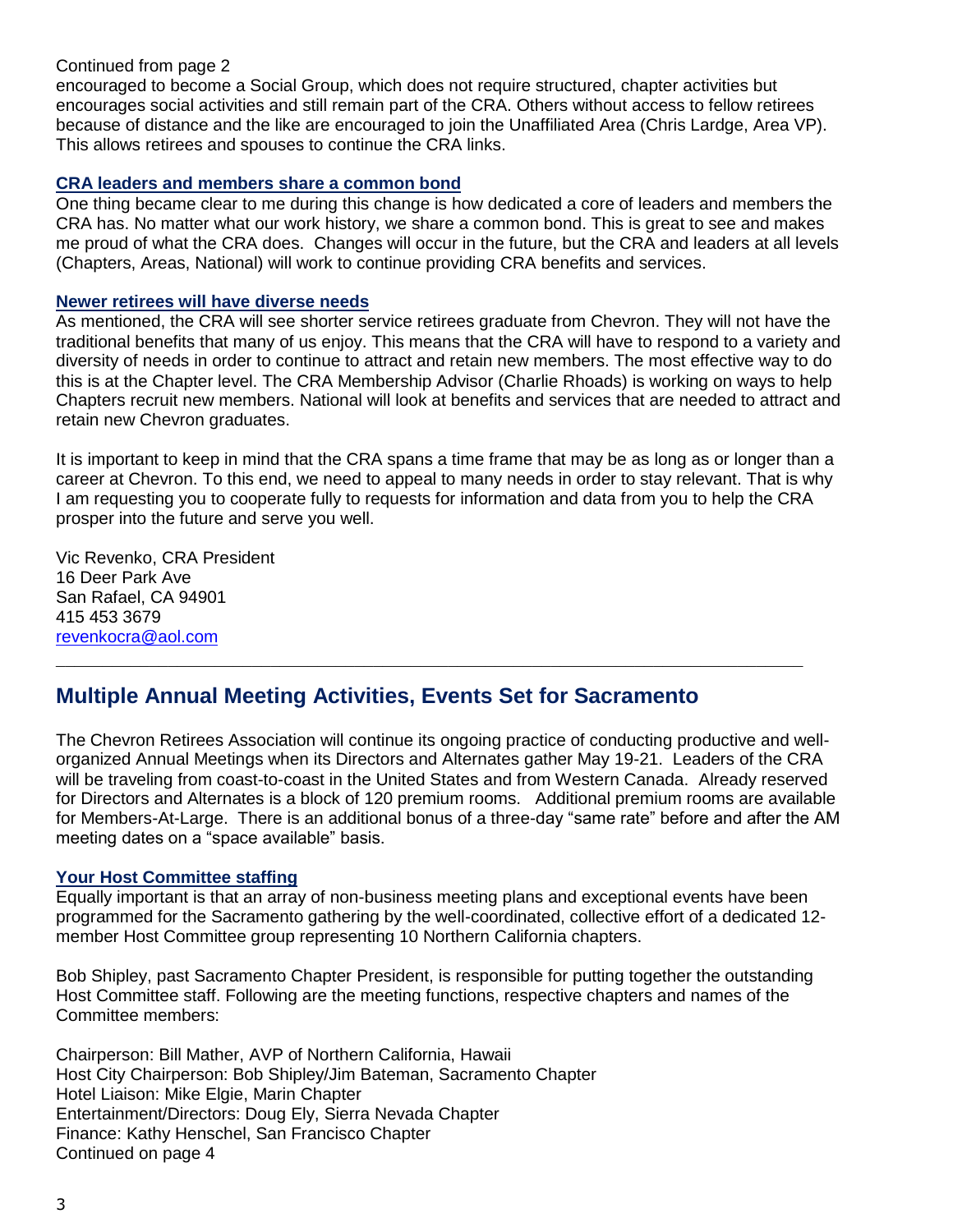Director's Gift Packs: Orvis Larson, Contra Costa Chapter Greeting: Dee Rosir, Pat Hines, East Bay Chapter Special Activities for Spouses (Tours): Ray Shepherd, Gold Country Chapter Registration: Dick Zeches, Santa Clara Chapter; Rich Irwin, Wine Country Chapter Publicity: Bob Shipley, Jim Bateman, Sacramento Chapter

### **Many Different Tours, Events Planned**

Scheduled for the Annual Meeting's opening night on Saturday, May 19 is a gala dinner that will be highlighted by a "Welcome to Sacramento" address by Bill Mather, the Area Vice President for Northern California and Hawaii. His presentation will be followed by entertainment.

Sunday morning will begin with two activities. While Directors and Alternates are attending an all-day

CRA working business meeting, a maximum of 56 persons (first come, first served) representing members-at-large, spouses and guests will be busy elsewhere in Sacramento. They will tour the California State Capitol Building, enjoy a box lunch at the Ambrosia Café and take a self-guided tour of the California Museum. Roundtrip bus transportation will be provided.



Dinner that evening for Directors, Alternates, members-at-large, spouses and guests will be featured at the California Auto Museum with a catered buffet, wine tasting and a presentation on California wine history. Open time will be provided to browse the Auto Museum and its outstanding collection of 150 classic cars, race cars, muscle cars, hot rods and early models. Another option is a visit of the gift shop with auto-related souvenirs for purchase. Shuttle buses will transport visitors to and from the Auto Museum.

# **Business Meeting, President's Planning Session, More Tours**

The three-day Annual Meeting will reach its peak on Monday, May 21.

Once again, the conference will resume with all delegates attending the final business session, which will conclude at noon. It will be followed at 1 p.m. by the Committee Chairs, new AVPs, and appointed staff taking part in the President's Planning Session.

Conversely, members-at-large, spouses and guests will be able to take advantage of a visit to the California Gold Country that will include the Empire Mine and the Mine's State Historical Park, which encompasses 800-plus acres of forested area. Also on the agenda is a tour of Bourn Cottage including its Clubhouse, beautiful gardens and fountains. Afterwards the group will venture into historic downtown Grass Valley where the choices are lunch on their own and/or doing a little tasting in rooms representing local wineries. Then, it's back to the hotel by bus.

# **Closing Banquet Features Corporate Keynote Speaker**

At 6 p.m. Monday, a no-host, cash bar reception will take place prior to the closing dinner in the Reception Area outside the Grand Ballroom. The banquet will begin at 7 p.m. in the ballroom where attendees will hear the evening's Keynote Speaker. Following the Keynote Speaker will be the closing ceremonies. They will include the formal presentation of the Public Service Awards and certificates honoring CRA members recognized for their service to the organization.

# **Important Information Regarding Airport Shuttle**

The DoubleTree by Hilton, located at 2001 Point West Way, Sacramento 95815, is about 14 miles and 25 minutes from Sacramento International Airport. The Super Shuttle from the airport is the lowest cost transportation option at \$18 per person. Reservations for the Super Shuttle can be made at 877-770- 4826. Their ticket counter in Sacramento Terminal A is at the Baggage Claim. The Super Shuttle also Continued on page 5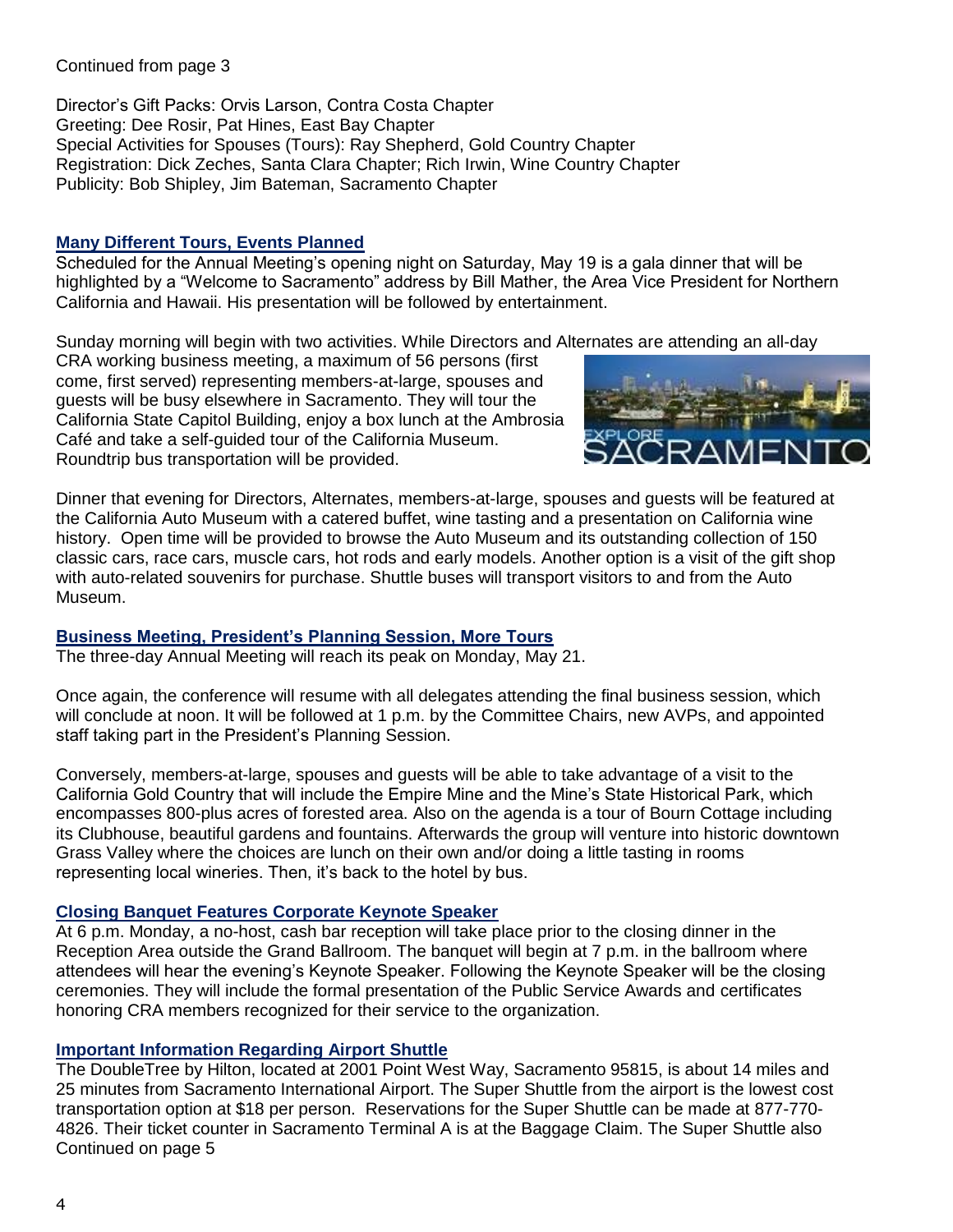Continued from page 4 has an outside booth between Terminals B1 and B2. Taxis, located adjacent to Baggage Claim, are available for \$35-40.

Mid-May weather conditions should be comfortable and pleasant with little humidity and an abundance of sunshine. For the month of May, the average high is 80 degrees and average low is 51. Maximum recorded precipitation for that month is .67 inches.

# **CRA Briefs**

# **Prairie Chapter Members Meet with Chevron Canada president**

Just prior to the end of 2011, two executive members of the Chevron Prairie Chapter had an important informal get-together with Chevron Canada President Jeff Lehrmann.

Harold Freund, the Chapter President, and Alan Young, the Past President and Membership Chairman, thanked Lehrmann for the Company's support during 2011 for both the Chapter and the "Chevron Retirees in Action", which is a very active and productive volunteer organization. The two Chapter representatives expressed their gratitude for the Company's support in sponsoring the Chapter's Stampede Barbeque and annual Christmas luncheon.

Young adds, "The Company also gives support to our two newsletters which include the Golden Leaf for Chevron retirees and the Chevron Retirees in Action group. In regards to the publishing of the Golden Leaf, we receive support from Chevron's graphics and printing departments in format, composition and mailing.

"While 70-80 percent of the Golden Leaf Newsletter is sent out to our members by Email, everyone also wants to receive and read a black-and-white hard copy."

Freund and Young gave the Company president an update on the Chapter membership numbers (385), the ongoing social and volunteer activities, and projects being run by the members.

Lehrmann responded by (1) reconfirming Chevron's continuing support for the Retirees Association in 2012 and (2) discussing additional ways in which Company employees and retirees could interact in both social and volunteer settings. He also provided the Chapter representatives with a brief overview on projects in which Chevron Canada is currently involved.

# **Al Chiamulera Is Award-winning Volunteer**

For 11 years, Al Chiamulera has served three sites in the Seattle area as a volunteer AARP Driver Safety Program instructor. For such dedicated efforts, he recently received the AARP's "100 Club" award, which means he has completed 100 classes that are eight hours each. Chiamulera explains, "The AARP-sponsored program – which is strictly for senior citizens 55 and over –is a classroom-style affair. Typically these safe-driving classes are held at senior centers although I also conduct one class each month at a local hospital in the Puyallup area of the State of Washington.

Class attendees range from a maximum of 25 men and women to as few as four."

Working from a manual, his teaching style combines six hours of lecture with two hours of DVD or VHS tapes. According to Chiamulera, the State of Washington requires that each class be eight hours long – which he prefers. He points out that "Some insurance companies require people to take the AARP class every two to three years. The program fee is \$12 for AARP members and \$14 for non-members. One thing that surprises me is how many people have never heard of this AARP program, which has been around close to 50 years." Continued on page 6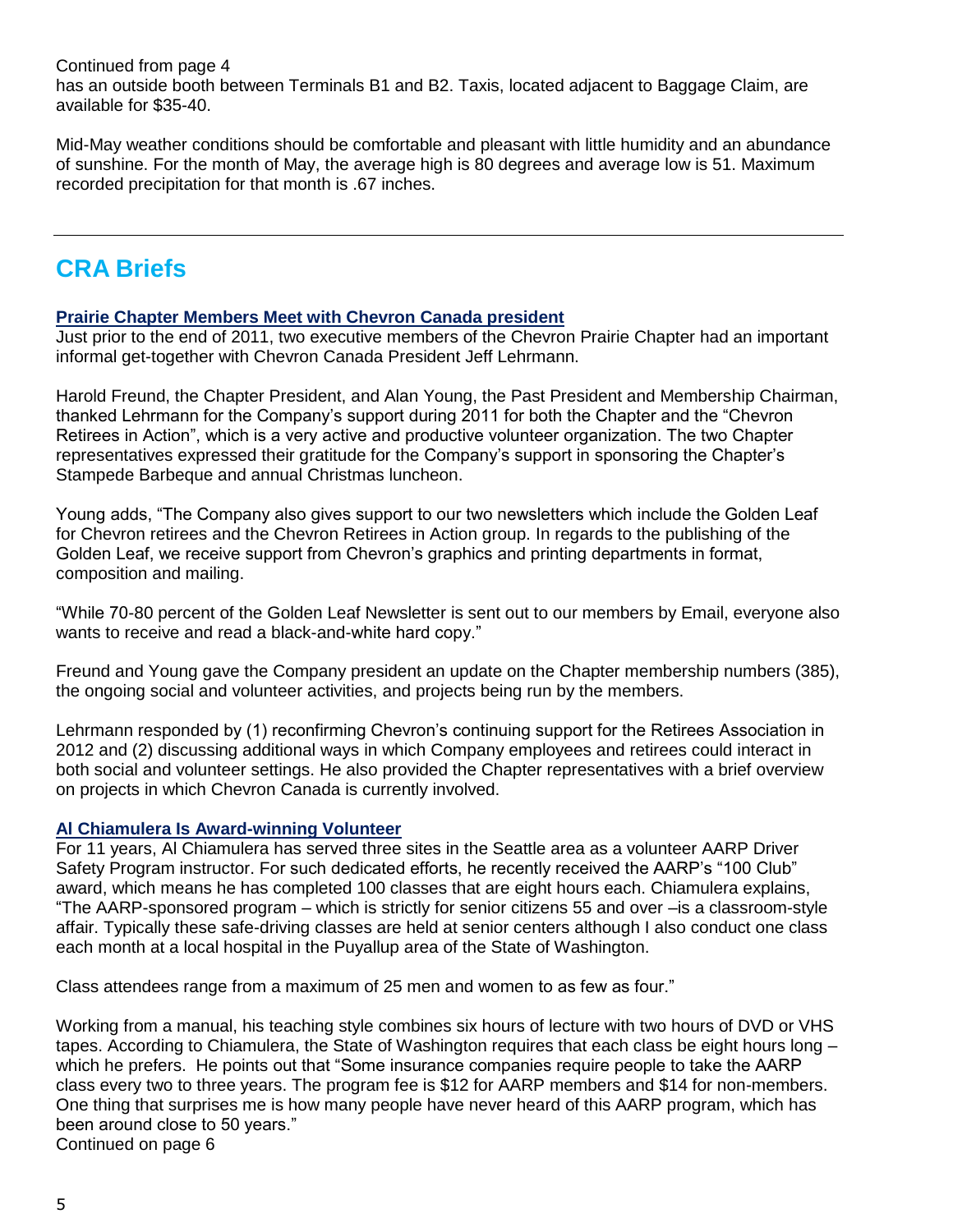"It is my hope," emphasizes Chiamulera, "that this article drums up more people – including our retirees – to take such classes. That's why I am strictly an unpaid volunteer. I enjoy helping other people learn new things."

He's also a volunteer in another capacity. Chiamulera is serving his second year as President of the CRA's Puget Sound Chapter. In regards to his Company background he served 27 years with Texaco in the Puget Sound area. He retired in 1998 as a lubrication engineer in Seattle.

#### **Louisville Chapter Claim to Newsletter Fame**

In its March 2012 issue of "The Newsletter," the Louisville, Kentucky Chapter reported that "We are the only CRA chapter in the U.S.A. that mails out a monthly newsletter." That issue totaled 12 pages.

Stapled to the opening pages of the March 2012 issue of the Chevron Tulsa Chapter Newsletter is an easy-to-read Membership Directory that lists the phone number and Email address of ALL the chapter's active paid members. The well-organized, total list – which covers six pages -- includes 74 single chapter members and 94 couples. Deserving a "well done" for that accomplishment is Bill Rinehart. He is both the newsletter editor and the newly elected Chapter President. Rinehart also held the latter post in 1996-97.

Almost the entire page 3 of The Mile Hi Chevron Texaco Chapter's November 2011 issue was used to publish a pair of very informative articles for its membership. The articles included (1) How to Join the Chevron Advocacy Network and (2) How to Join the Chevron Retirees Association Email Roster.

In the February 2012 newsletter of the Metropolitan Houston Chapter, George Treibel began his "President's Message" with: "2011 was again a really good year for our Houston Chapter. Between reinstating a few members and the ongoing recruitment of new retirees, we brought in 36 new members last year."

#### **An ENCORE Reminder**

The ENCORE newsletter, which is published by the Chevron Retirees Association four times a year for you and about you and your fellow members, encourages your input. For example, some of the best ENCORE articles have been suggested and continue to be proposed by their fellow CRA members.

So, if you are aware of a Chevron, Gulf, Union Oil, Texaco, Skelly, Getty or Warren Petroleum retiree who is doing something exceptional in your community as a volunteer – please phone or send us an Email. Make certain you include the name of the individual plus his or her telephone number and their Email address. Also, don't be bashful about letting us know of your personal volunteer or community accomplishments, too. Remember! A picture is worth a thousand words. Send photos too!

By the way, many excellent feature article ideas for the ENCORE newsletter have been the result of writeups about retirees that were published in your Chapter newsletter – such as the ones in this very issue. Each month we are delighted to receive a number and variety of retiree newsletters both big and small from chapters based in the U.S. and Western Canada. If you have not done so, please send us your newsletter, too.

At the CRA's 2012 Mid-Year Meeting, the discussion of the Area Vice Presidents included this particular comment: "Stories about Chapter members in local newsletters stimulate discussion at luncheons and are a good source for spotlighting in ENCORE."

#### *Send your newsletters to:*

Walter Roessing, Encore Managing Editor, 4817 Palm Avenue, #M, La Mesa, CA 91942 Alternatively, you may mail them to: **[Wlroessing@cs.com.](mailto:Wlroessing@cs.com)**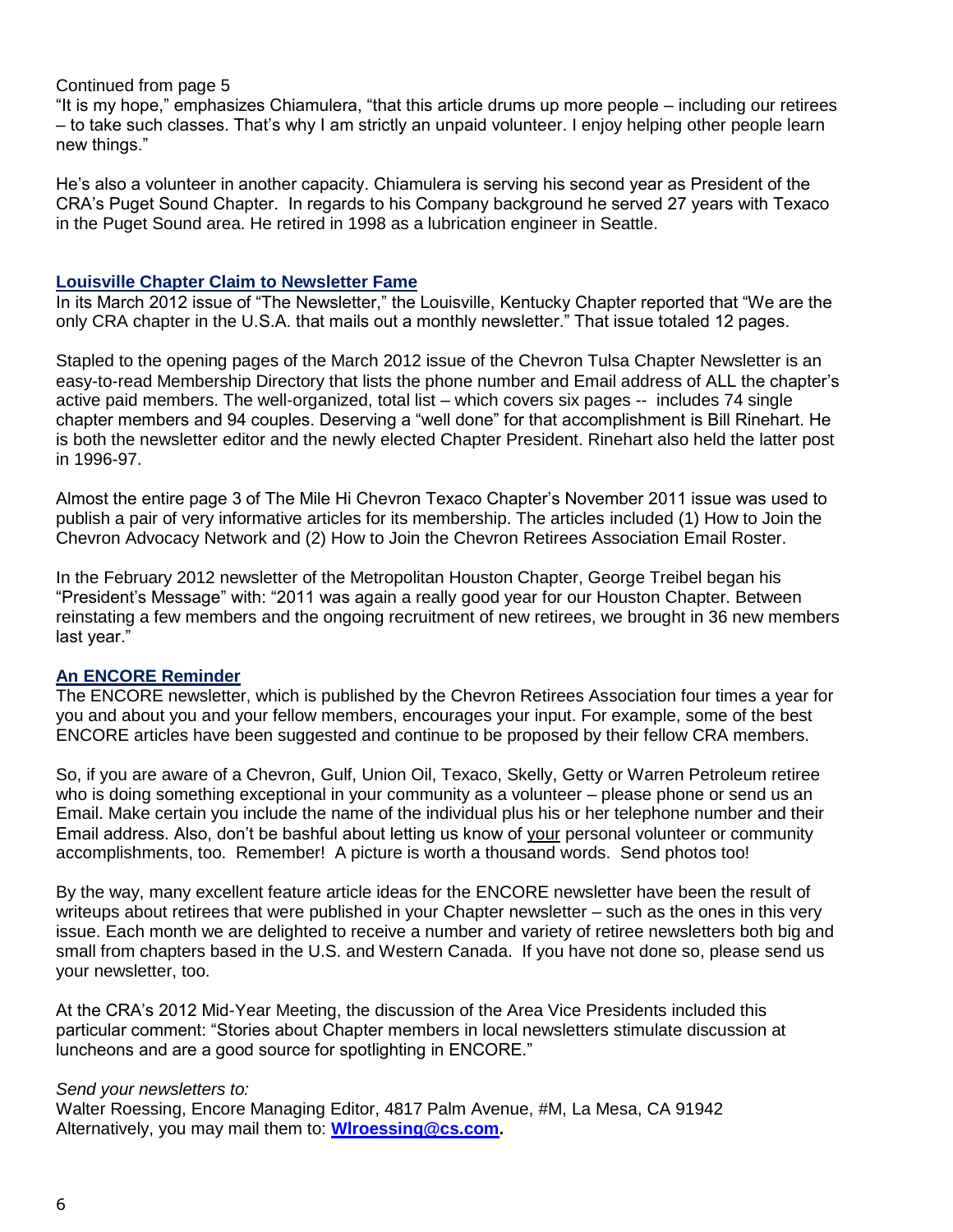# **2012 Mid-Year Meeting**

Attending the CRA's significant Jan. 29-30 2012 Mid-Year Meeting at the DoubleTree Hotel in Burlingame, Calif. were the organization's officers, including President Vic Revenko, Area Vice Presidents, the Committee Chairs and Past Presidents Ernie Breaux, John Dewes, Bill Leney, Bob Olmstead, Don Ostrom and Charlie Rhoads.

Each year, the Mid-Year Meeting program involves get-togethers with Chevron management and guests. The Company attendees in Burlingame included George Kirkland, Vice Chairman and Executive Vice President, Upstream and Gas; Cathy Drew, Health and Welfare Benefits Team Leader; and Alex Cunningham, Manager of the Humankind program.

On Sunday morning, President Revenko welcomed the CRA officers to a scheduled day-long business meeting. In his opening remarks, he thanked all CRA members for their willingness to serve as volunteers and for their continuing support of the CRA. Among the responsibilities of the CRA's Mid-Year participants is a process that involves the review, coordination and approval of committee reports in preparation for the organization's Annual Meeting in May plus a review and update of area activities.

# **Major Highlights and Action Items Reported at the Mid-Year Meeting:**

At month-end January, the CRA had 91 chapters (89 U.S., 2 Canada). Five chapters have closed



AVP John Bulla and spouse Linda on hand for the MYM

- since year-end 2011 including Baltimore, Jayhawk KAN-MO, Low Country, Palmetto and Gold Coast. The Gold Coast and Baltimore chapters will become Social Groups.
- As the result of the Chapter closings, the CRA may lose 184 dues-paying members unless the aforementioned members enroll in the Unaffiliated Chapter.
- Paid membership as of June 30, 2011 was 13,984, a decrease of 366 from the previous fiscal year.
- The proposed budget for the next fiscal year will have to address the operating expenses and the anticipated decline in dues-paid memberships.
- . • The CRA is in good financial condition. It is anticipated that Chevron will continue its support via the \$7.00 dues-matching agreement, provide their annual Communications grant to the CRA, and continue the supplement covering the expenses of the Annual Meeting banquet.
- IRS raised the mileage rate on Jan. 1 to \$0.55.5/mile. In turn, the CRA applies 70 percent of the IRS rate to its mileage reimbursement. That makes the CRA rate \$0.39/mile.
- The Plains Area was requested to host the Annual Meeting in 2014 rather than the scheduled rotation of 2015. Tulsa is being recommended as the location site because of its strong historic past, growing economy, many museums and other attractions. The Tulsa-Skelly-Getty-Texaco Chapter has tentatively agreed to hold the May 17-19, 2014 meeting.

# **Highlights #2: Action Items for the Demographics/Budget and Finance committees:**

 The Demographics Committee will continue working with AVPs and Chapter Presidents, as requested, to redefine chapter boundaries. It also will develop a proposal to establish a national member database as well as the timely and accurate collection of member data. Continuing will be the semi-annual distribution of retiree rosters and monthly reports of recent terminations and retiree deaths. It reports the retiree population is trending downward. There are roughly 40,000 retirees and 10,000 spouses.

Continued on page 8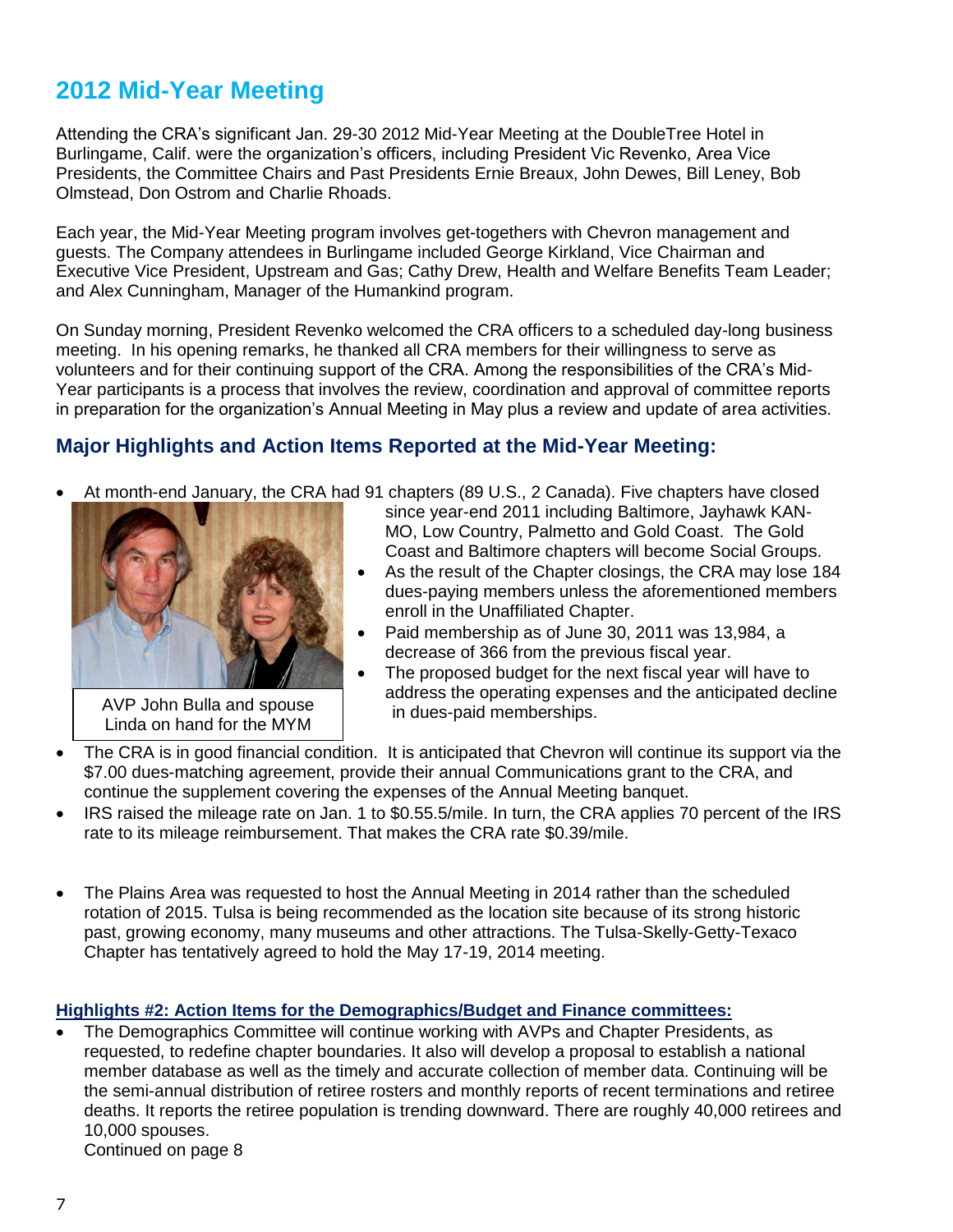- The CRA President has requested the Committee to investigate the management of a national list of dues-paying members in order to identify those eligible for CRA products and services.
- The Budget and Finance Committee recommends a review of the Chevron dues-matching agreement in view of the downward trend in the retiree population. Other action items include revising the final CRA budget to reflect adjusted dues-paying members and a review of the proposed 2013 Annual Meeting expenses.

# **Highlights #3: Benefits Committee**

 Among action items for the Benefits Committee are continue to serve as an ombudsman on benefit issues; assist retirees when appropriate; monitor national health insurance trends; survey retirees to solicit input on the value of CRA products and services; continue to explore products and services that can be extended to dues-paying members and continue its quarterly Benefits Corner column in Encore.

# **CRA Dental Program**

- Current enrollment is 1,258, which is down slightly from January 2011 enrollment of 1,367.
- Current loss ratio (claims vs. premiums) is 86.5%; a rate increase of 3% will be effective April 1.
- Renewal letters were to be mailed by mid-February.
- CRA dues-paying members who were previously offered coverage and declined cannot enroll unless they are a new member to CRA or have other coverage and want to switch to MetLife.

# **Auto/Homeowners Insurance Program**

- Program was launched Nov. 25 with an announcement mailed to dues-paying members' names that were submitted for CRA Dental Program.
- In program's first 30 days, there were 91 inquiries and 147 quotes provided. Currently 14 autos, 8 home and 2 other policies are in force.
- Next auto/home mailer is scheduled to go to all retirees with MetLife paying 100% of mailing costs. Dues-paying members will receive a mailer once a quarter.
- Dues-paying members can call MetLife for a free quote and enroll at any time.

# **Highlights #4: Unaffiliated Area activities**

- Membership totals 1,650. That includes 510 individual memberships with the remainder both retiree and spouse. Some are prepaid to 2020 with annual dues remaining at \$8. October quarterly newsletters were sent to 700 by U.S. mail and 380 Email. Some members prefer hard copy to Email – even though they have Email addresses.
- Recently launched is a staged renewal program, which was announced in the first quarter newsletter. It includes a five-year membership (\$7/yr) incentive for those who have not renewed.

# **Highlights #5: Communications Committee Reports Changes**

- The CRA website has been converted to a system that allows the CRA Communications Committee and staff to maintain and update the site. Eliminated has been the \$16-18K annual expense of an outside contract web manager. The website now allows 24-7 access to CRA administrators and has several enhancements and informational links. Responding to many retiree inquiries and with the assistance of Chevron IT personnel, the "In Memoriam Archives" has been restored. The website now contains many reference items, such as the Advanced Care Planning booklet and the Survivor's Guide that can be viewed online or downloaded to your computer. Thanks to the diligent efforts of and collaboration with CRA Secretary MJ Stone, the very useful and handy reference known as the "CRA Roster" is now on the website.
- The quarterly ENCORE newsletter has been expanded to 10 pages with an additional 3 pages for "In Memoriam." This upgrade allows more space for highlighting retiree activities and program Continued on page 9



Cathy Drew, HR Benefits Team Leader, Al Horan attending the MYM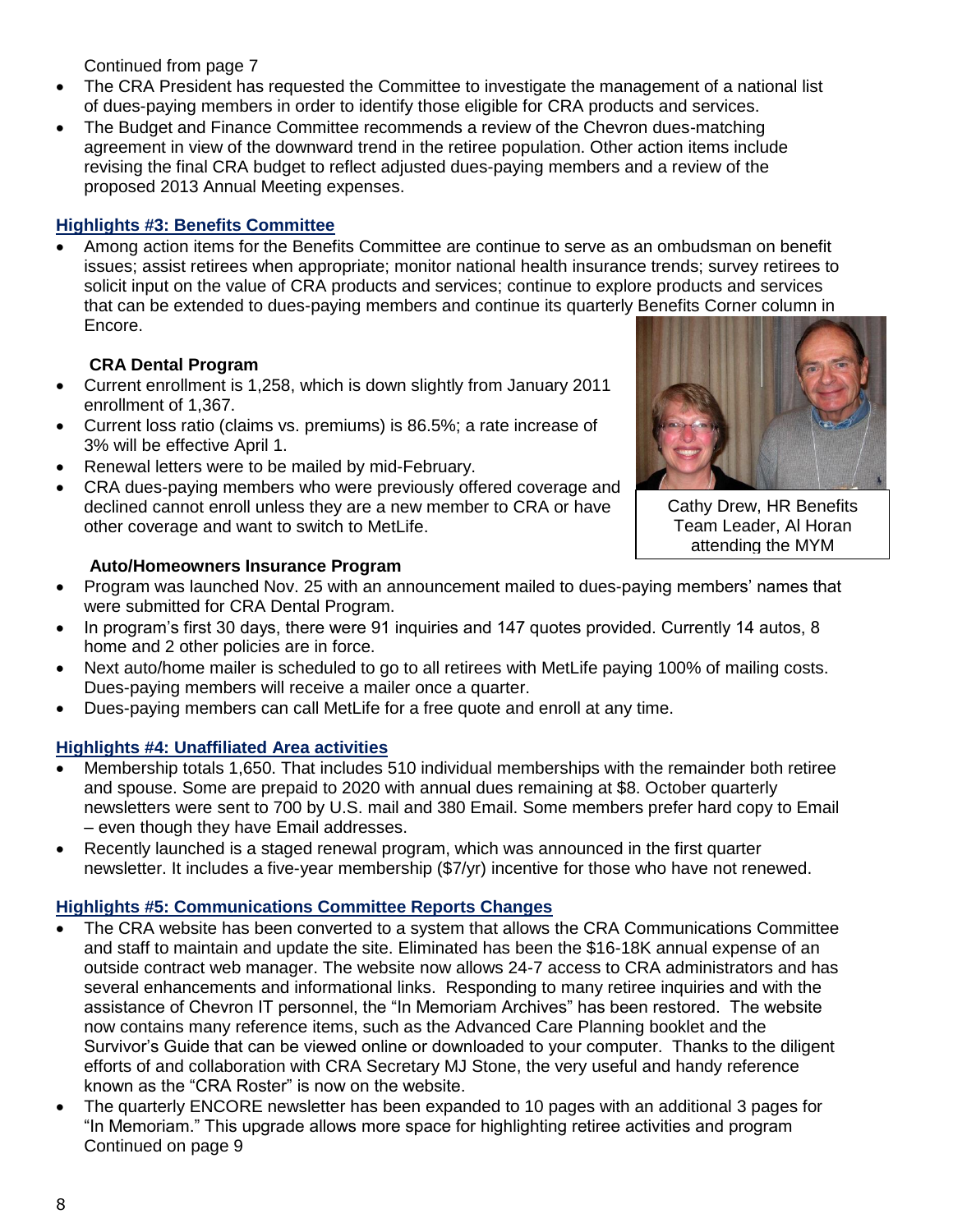- updates are accompanied by an "Email Alert" to all CRA Directors. Web mailboxes have been created on the website for CRA Officers and Committee Chairs that allows for electronic record retention of files.
- The Communications Committee is actively seeking Web Manager talent. With the website conversion completed, we are soliciting retirees, retiree spouses or associates to join the Communications Committee to sustain and manage the continuous operation and maintenance of the website.

# **Highlights #6 of Public Affairs Committee**

Chevron has announced that the deadline for acceptance of year-end gifts would be extended from the current December 31 deadline to a new deadline of January 31 in the following year. That is being done to ensure that matching gifts are appropriately applied to the calendar year in which they are made. The committee is working with the Chevron Humankind group to capture the retiree-giving numbers and show them as a group along with the annual dollar totals shown for employees. Prior to completion of the 2011 matching process, 440 retirees had requested Grants for Good (matching for volunteer hours) for a total of \$415,000. Requests for Give and Match (matching gifts) were submitted by 3,068 retirees for a total of \$6.5 million. The overall Chevron Humankind program raised \$26 million for non-profit organizations.

The CRA is now being provided with the monthly figures for new retiree enrollees in the Chevron Advocacy Network (CAN) grouped by geographic chapter areas.

# **Highlights #7: Planning and Research Committee**

The Committee will continue to clarify and enhance CRA products and services to provide value to members. The Committee will assist the CRA in adapting to declining membership numbers and the potential transition from Chapters to Social Groups and/or Unaffiliated Chapter status. Based on advice from Chevron's Law and Insurance Departments, the CRA will continue general liability and Director and Officer insurance coverage. The "Forms Project" was completed late last summer and reported out at the Mid-Year Meeting. All of the present CRA forms were reviewed and updated as needed. A major change involved a new form, called the LER Form (Leadership Experience Form) which will complement the revised PER form (Personal Experience Record). Additionally, all of the CRA Forms are now available on the website for immediate reference and use.

# **Regarding action items:**

- The 2020 team will work with Budget and Finance committees to project a year 2020 operating budget for the CRA. Membership assumptions for 2020 are 11,000 members, 70 chapters and 9 geographic areas. The challenge is to capture the "in-flow" of new retirees. The estimated concentration of new retirees will be in areas with Chevron operations including West Coast, Houston and the Gulf Coast.
- CRA Form 150 which is "Support for Local Printing/Mailing of Encore" was revised to reflect the increase in postage that was effective Jan. 22 and to increase the maximum copy cost due to the increase in number of pages of the ENCORE newsletter.
- AVPs should remind chapters that copying and mailing of ENCORE to those without Internet access is reimbursed by the CRA.

# **Highlights #8 Membership Advisor – Charlie Rhoads**

Rhoads, who served the CRA as its president from 2007-09, offers the following major points:

- To continue as a viable organization, the CRA must increase membership and member leadership participation at both the Chapter and international levels. It will continue to work with Chevron to obtain access to employees prior to their retirement.
- Will work toward the development of a focused plan to communicate to all retirees the value CRA provides in its products and services.
- Chapter Presidents are the key to membership solicitation.

Continued on page 10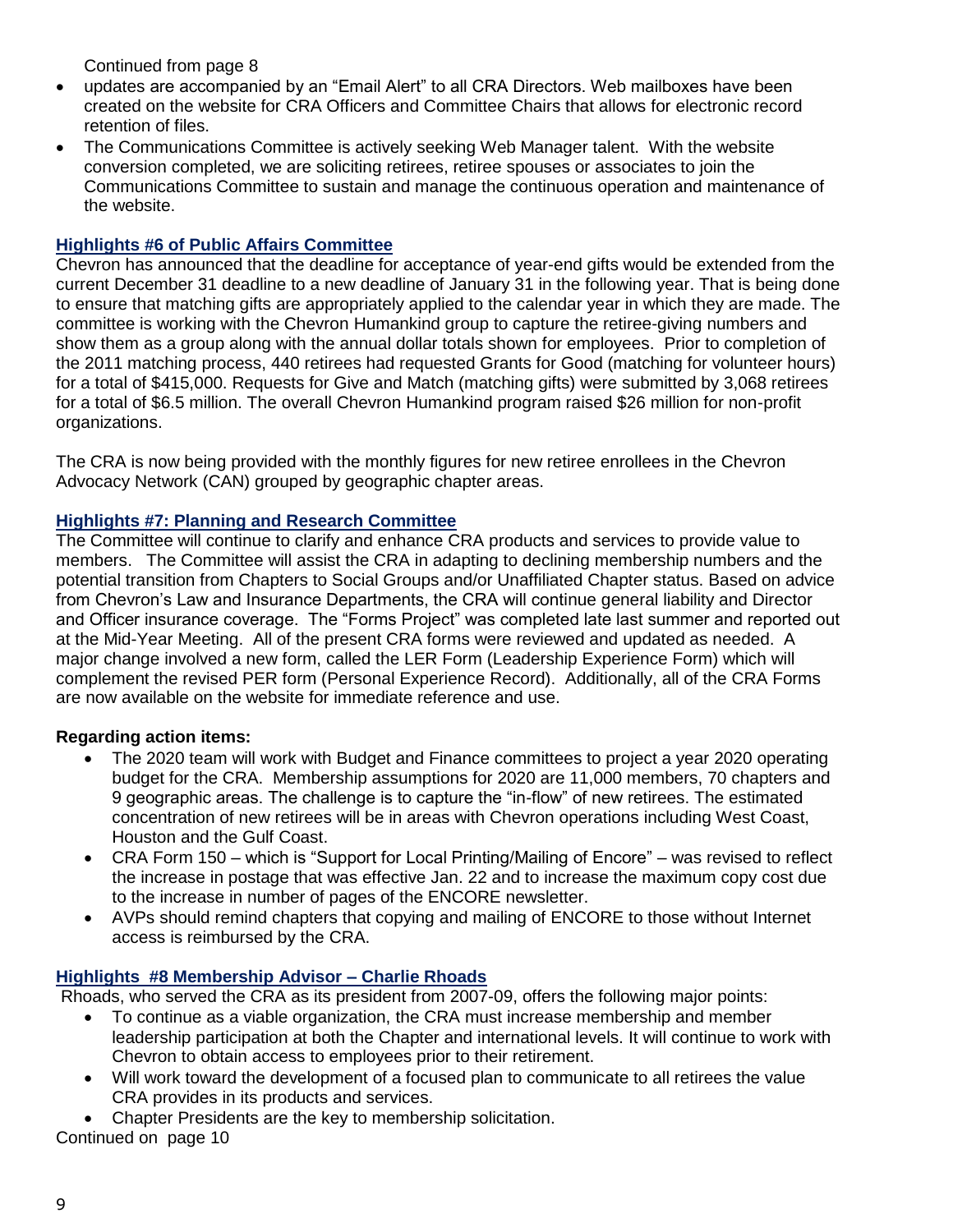Additionally Rhoads suggests three specific action items:

- Provide a "strawman" communication tool to introduce CRA to new retirees.
- Present a membership process and marketing plan to Annual Meeting delegates.
- Collaborate with CRA Officers to revise the "CRA and You" document to attract new retirees to the CRA.

# **Highlights #9 Nominating Committee Report**

- The nominating committee was reconstituted to include Past Presidents, Officers, Area Vice Presidents and Chapter Presidents who have regularly attended CRA meetings. The purpose is to ensure that everyone on the committee would be familiar with the candidate(s) for Association President through their interactions at CRA meetings and, therefore, in a better position to render an informed vote.
- The revised Personal Experience Record form (CRA 250) and the new Leadership Experience Record form (CRA 260) that were developed by the P&R Committee were introduced by the Chair. These new forms are intended to generate more participation and interest in serving in the various committees and offices of the CRA. All members are encouraged to use these new forms in updating current forms or filing for the first time.
- The Association President was contacted to determine his interest in serving through June 2013. He indicated he'd be honored to continue for a second term. Therefore, barring any other member coming forth to seek the nomination, his name will be placed in nomination at the Annual Meeting.

# **Highlight #10 Secretary's Report**

 CRA management continues to keep the Secretary advised of changes in officers and/or contact information which facilitates the dissemination of accurate and up-to-date communications, including website data, to the membership.

# **Highlight #11 Area Vice Presidents Discussion**

• Identifying new leaders continues to be an issue in most Chapters. It was noted that articles about Chapter members in local newsletters stimulate discussion at luncheons and are a good source for spotlighting in ENCORE**.** 

# **Highlight #12 Chevron Benefits**

- Eleven percent of eligible retirees (56,149) made changes during Open Enrollment with about 26 percent using the website to make their changes. Of the plans for Medicare-eligible retirees, Option 1 is the most popular and Option 3 the least used.
- The Health Care Reform Act requires new plan summary forms for 2013. However, regulations addressing content and format have not been received yet from the government.
- Benefits Staff continues to have a good working relationship with the CRA and we appreciate the continued partnership to help identify and resolve service delivery issues when they arrive.

The MYM highlights were obtained from a copy of the outstanding and detailed printed narrative prepared by CRA Secretary M.J. Stone. She mailed the complete Mid-Year Meeting minutes and reports to all CRA Directors, including an updated "hard copy" of the CRA Roster.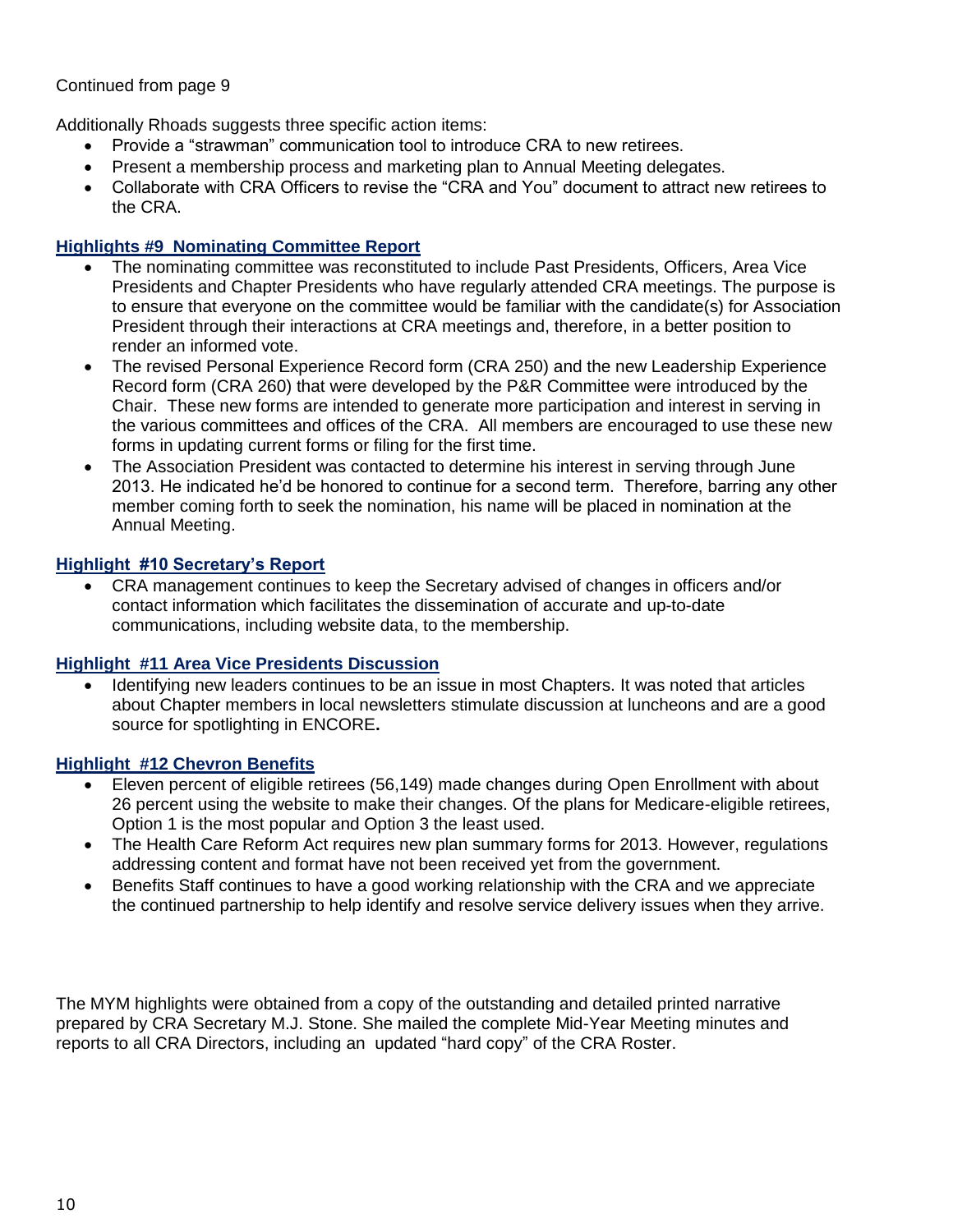# **Chevron Retirees Association**

*The Chevron Retirees Association isnot a subsidiary of the Chevron Corporation but an independent Organization of retired employees of Chevron or its predecessor companies.*

For questions regarding **ENCORE** Or the CRA website, contact: Dennis Dauphin, Chair Communications Committee 1614 Girvan Court, Ocean Springs, MS 39564. E-mail: [oceansprings1@cableone.net](mailto:oceansprings1@cableone.net) (228)-875-7268

For **ENCORE** story ideas, contact: Walt Roessing, Managing Editor 4817 Palm Ave #M La Mesa, CA 91942 E-mail: [wlroessing@cs.com](mailto:wlroessing@cs.com) (619) 697-9702

#### **Encore In Memoriam:** October – December 2011

*As reported by Chevron during this period*

#### **Caltex**

**Bilane, Frank J., Ret. 1982 Maytrott, George Joseph., Ret.1982 Tobac, Ernest John., Ret.1986**

#### **Chevron**

**Aldridge, Virginia ., Ret. 1991 Alexander, Lyle M., Ret. 1974 Allphin, James P., Ret. 1978 Arrington, Royal M., Ret. 1983 Baker, W L., Ret. 1989 Baldwin, Maurice L., Ret. 1977 Barulich, E J., Ret. 1984 Bennett, Boyce R., Ret. 1986 Berry, W L., Ret. 1983 Bowman, L R., Ret. 1984 Bremser, R E., Ret. 1985 Brito, Domingo C., Ret. 1992 Brown, Grace J., Ret. 1984 Bruce, Donald E., Ret. 1985 Burns, Clarence ., Ret. 1999 Butchofsky, Don L., Ret. 1985 Cabrales, Raul P., Ret. 1992 Campbell, William T., Ret. 1991 Carey, Ann L., Ret. 1981 Carpenter, M R., Ret. 1986 Cassell, John K., Ret. 1981 Chamness, Ralph L., Ret. 2000 Chase, Betty J., Ret. 1986 Ching, Gerald F., Ret. 1992 Clark, Barbara L., Ret. 1986 Clayton, Sr., Donald ., Ret. 1986 Coffman, P E., Ret. 1982 Collins, Susan L., Ret. 1999 Corbin, Millard M., Ret. 1978 Crockett, Jr., David A., Ret. 1995 Cucich, Fides M., Ret. 1999 Cusack, W J., Ret. 1981 Darrow, Richard L., Ret. 1984 Derrig, J E., Ret. 1985 Donnelly, James P., Ret. 1991 Edwards, Austin L., Ret. 1977 Eggart, Warren B., Ret. 1984 Evers, Eugene A., Ret. 1985**

**Farry, J V., Ret. 1989 Faso, M D., Ret. 1981 Feodi, Hermine D., Ret. 1975 Fishel, Robert ., Ret. 1977 Flamm, Lowell S., Ret. 1985 Ford, William F., Ret. 1980 Gerber, Charles E., Ret. 1978 Gibson, Farl R., Ret. 2004 Gibson, Donald L., Ret. 1999 Gillespie, Kenneth J., Ret. 1985 Gillies, Raymond A., Ret. 1985 Gilliland, Jr., L C., Ret. 1985 Gilroy, L D., Ret. 1992 Goodrich, V A., Ret. 1990 Gould, George D., Ret. 1980 Grant, B J., Ret. 1986 Gray, Robert L., Ret. 1970 Grier, Bruce ., Ret. 1978 Griffin, James W., Ret. 1992 Grimm, Robert W., Ret. 1992 Guzman, Jose S., Ret. 1995 Haburn, Harold H., Ret. 1986 Harmon, John K., Ret. 1985 Helterbran, Virgil J., Ret. 1977 Hoover, C M., Ret. 1985 Howell, Warren D., Ret. 1974 Jacobs, Dolores A., Ret. 1989 Jappel, William C., Ret. 2007 Johnson, Charles E., Ret. 1986 Johnson, Grant A., Ret. 1986 Kaisand, Robert J., Ret. 2001 Keenze, Carole B., Ret. 2005 King, Carl R., Ret. 1984 King, Raymond W., Ret. 1986 Kirchner, Willis E., Ret. 1983 Kurylak, John ., Ret. 1986 Landry, Gabriel A., Ret. 1991 Landry, W M., Ret. 1990 Lange, F I., Ret. 1981 Langley, Homer W., Ret. 1985 Larsen, Frederick ., Ret. 1984 Lee, R S., Ret. 1989 Lee, Martin D., Ret. 2008 Libick, Ben ., Ret. 1979**

**Luiz, Theodore M., Ret. 1986 Magee, Jr., James A., Ret. 2010 Maloney, James F., Ret. 1971 Manning, John F., Ret. 1988 Martin, Robert H., Ret. 1984 Matteoni, Frank L., Ret. 1970 May, A F., Ret. 1982 McMahon, John H., Ret. 1993 McQuary, Max D., Ret. 1982 Meyer, C E., Ret. 1981 Morehouse, W E., Ret. 1971 Morris, Frederick N., Ret. 1990 Moss, D H., Ret. 1992 Nagy, Alexis A., Ret. 2010 Nelson, Ann ., Ret. 1986 Nickols, Rebecca A., Ret. 2006 Noel, R C., Ret. 1992 Odell, R T., Ret. 1985 Oldiges, Nell A., Ret. 1982 Olsen, Margaret M., Ret. 1977 Pate, David A., Ret. 1993 Peeler, Robert L., Ret. 1986 Penney, Jerry A., Ret. 1996 Peters, Dennis H., Ret. 1997 Petty, L B., Ret. 1983 Pickering, Hugh ., Ret. 1986 Powell, Bruce E., Ret. 1985 Rahe, Russell A., Ret. 1974 Rayno, Richard L., Ret. 1985 Reavis, Richard W., Ret. 1992 Rector, William J., Ret. 1970 Reed, Jr., Frederick H., Ret. 1995 Richardson, H D., Ret. 1986 Riley, Terence A., Ret. 1999 Robinson, Eugene ., Ret. 1983 Rollison, Addis M., Ret. 1989 Santos, Emmanuel G., Ret. 1999 Sawyers, Wanda L., Ret. 1986 Sayles, James A., Ret. 1984 Scanlon, Stanley L., Ret. 1979 Schwarz, Anna M., Ret. 1974 Scott, John C., Ret. 1996 Seab, Frederic H., Ret. 1981 Sebring, Barbara L., Ret. 1992**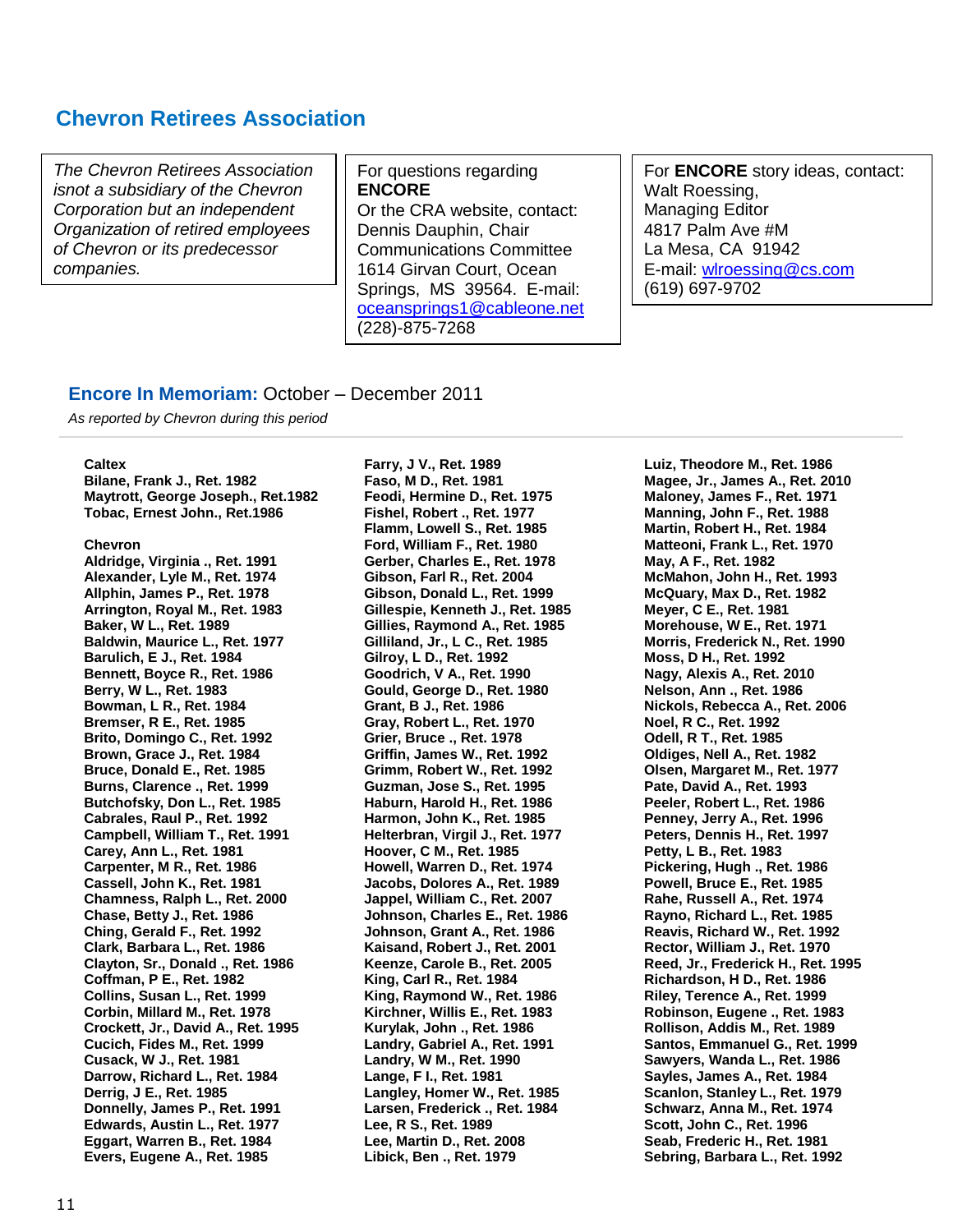**See, Samuel D., Ret. 1974 Shaughnessy, V D., Ret. 1977 Shaw, Dorothy N., Ret. 1996 Shurtz, B J., Ret. 1982 Slater, J ., Ret. 1980 Sorour, George L., Ret. 1985 Sorvetti, A ., Ret. 1989 Spanyer, James W., Ret. 1991 Sprouse, Darleen L.., Ret. 1992 Stemler, R P., Ret. 1986 Stewart, Johnnie C., Ret. 1999 Stewart, Maurice E., Ret. 1983 Tarleton, William A., Ret. 1983 Teeter, Richard M., Ret. 1986 Thompson, John A., Ret. 1976 Thrash, Donald S., Ret. 1979 Toby, Barbara H., Ret. 2007 Trujillo, Frances I., Ret. 1973 Ury, Giuliana C., Ret. 2000 Van, Norman Eugene F., Ret. 1985 Walenta, Wilma E., Ret. 1976 Weiss, Hyrum E., Ret. 1989 Whalen, Dennis W., Ret. 1986 Williams, John H., Ret. 1985 Williams, M S., Ret. 1982 Wong, G H., Ret. 1986 Young, Arthur D., Ret. 1985 Young, J E., Ret. 1984**

#### **Getty**

**Armstrong, Francis C., Ret. 1998 Bell, Elizabeth K., Ret. 1993 Brickley, Ronald G., Ret. 1985 Brown, Thomas E., Ret. 1994 Cerone, Grace ., Ret. 1985 Davis, Larry D., Ret. 1991 Dildine, Janet D., Ret. 1998 Easley, Jerrel D., Ret. 1989 Edwards, Dwight L., Ret. 1998 Genovese, Leon J., Ret. 1986 Giugno, John M., Ret. 1985 Green, Hubert C., Ret. 1998 Hamilton, Forest ., Ret. 1986 Hornung, Jacob S., Ret. 1995 Jackson, Robert B., Ret. 1985 Knode, Robert E., Ret. 1990 Maron, Mary R., Ret. 1993 Martin, Lavon M., Ret. 1982 McAlister, John L., Ret. 1999 McCarty, Mary K., Ret. 1984 Messick, Buddy R., Ret. 1995 Meyer, Raymond C., Ret. 1982 Newman, Jerry D., Ret. 1996 Orndorff, Richard L., Ret. 1996 Palese, Nick L., Ret. 1998 Phillips, Emilywood ., Ret. 1984 Pierson, Harry D., Ret. 1986 Rushing, Curtis ., Ret. 1990 Sims, Doris M., Ret. 1984 Vanwye, Bertha S., Ret. 1985 Ward, Robert H., Ret. 1977 Whitlock, Elwayne L., Ret. 1985 Williams, Roscoe J., Ret. 1982**

#### **Gulf**

**Addcox, Jr., James H., Ret. 1980 Banks, Annie P., Ret. 1985 Barrett, D Leroy., Ret. 1983**

**Bendig, Dorothy R., Ret. 1982 Berry, Howard H., Ret. 1981 Billeaud, Dale F., Ret. 1992 Blodgett, Harold O., Ret. 1983 Bolt, Jack W., Ret. 1974 Boswell, Carroll A., Ret. 1985 Bowe, William P., Ret. 1982 Bradley, Elizabeth R., Ret. 1977 Bradshaw, William E., Ret. 1974 Brown, Edward S., Ret. 1986 Burkett, Donald C., Ret. 1985 Coleman, Nelia ., Ret. 1978 Cope, Cecil R., Ret. 1986 Credeur, Louis ., Ret. 1985 Cribb, June T., Ret. 1978 Crump, Kenneth L., Ret. 1976 Culver, John W., Ret. 1980 Darsie, James C., Ret. 1983 Daylida, Helen J., Ret. 1978 Demianiw, Donald G., Ret. 1983 Emery, Chrysoula D., Ret. 1991 English, Waverly ., Ret. 1985 Esbry, Jr., Louis ., Ret. 1992 Fehlis, William W., Ret. 1980 Fields, Clyde E., Ret. 1983 Going, Mavis F., Ret. 1985 Green, Keith N., Ret. 1985 Grubb, James W., Ret. 1981 Gruber, Francis T., Ret. 1985 Hable, Joseph E., Ret. 1986 Halas, Louis J., Ret. 1981 Hale, Earl P., Ret. 1983 Hamilton, Ernest R., Ret. 1988 Haug, John R., Ret. 1982 Hayes, George J., Ret. 1974 Henderson, James H., Ret. 1983 Hewitt, P Derek., Ret. 1985 Hogsett, B E., Ret. 1986 Hulsey, Louise B., Ret. 1983 Jackimowicz, Chester F., Ret. 1983 Jennings, James E., Ret. 1965 Johnson, Ernest C., Ret. 1992 Jones, Wesley E., Ret. 1999 Kelmell, Cornelia H., Ret. 1985 King, Benjamin H., Ret. 1981 Koch, Robert W., Ret. 1985 Langley, Harold S., Ret. 1986 Larrabee, William C., Ret. 1983 Lewis, Paul G., Ret. 1983 Lindsey, Benny C., Ret. 1989 Lively, Jr., William H., Ret. 1985 Lotter, Elizabeth L., Ret. 1972 Lunsford, Jerry W., Ret. 1992 Martin, John G., Ret. 1985 McBryde, Jr., Arthur L., Ret. 1992 McDowell, Billy J., Ret. 1980 McGrew, Michael P., Ret. 1999 Morgan, Charlie E., Ret. 1979 Morrell, Kenneth S., Ret. 1982 Moser, Wilbur L., Ret. 1983 Mount, James J., Ret. 1985 Mussa, Jr., Joseph F., Ret. 1996 O'Brien, James T., Ret. 1983 Omer, Jerry R., Ret. 1986 Oneill, John P., Ret. 1989 Paxton, Elizabeth A., Ret. 1983 Perry, James G., Ret. 1976 Petree, Masel R., Ret. 1986 Pierce, Harold E., Ret. 1997**

**Poczynski, Walter ., Ret. 1986 Quirey, Jr., Courtney C., Ret. 1977 Reid, Russell T., Ret. 1997 Ricci, Dorothy ., Ret. 1988 Richard, Ambrose F., Ret. 1981 Roach, John J., Ret. 1985 Robichaux, Thomas J., Ret. 1979 Schramm, George R., Ret. 1981 Seitz, Jr., Joseph A., Ret. 1973 Simon, Seymour ., Ret. 1978 Simon, Jr., Avery ., Ret. 1985 Smith, Donald W., Ret. 1986 Smith, Glenn C., Ret. 1985 Smith, Luther R., Ret. 1984 Somers, Allen E., Ret. 1985 Spitzkopf, Edward J., Ret. 1980 Stansbury, Norwood J., Ret. 1982 Steele, Robert H., Ret. 1983 Swearingen, James L., Ret. 1986 Toohey, Richard S., Ret. 1984 Tubis, Gene ., Ret. 1982 Unangst, Walter A., Ret. 1983 Voorhees, George R., Ret. 1982 Walston, Marvin R., Ret. 1992 Wedgeworth, Robert L., Ret. 1972 Wehmeyer, Maurine B., Ret. 1975 Werrell, John E., Ret. 1985 Witwer, Harold E., Ret. 1983 Woodward, Josie T., Ret. 1982 Young, Gordon A., Ret. 1979 Zinanni, Geno ., Ret. 1978 Zwigard, A H., Ret. 1969**

#### **MolyCorp**

**Keirs, Allan R., Ret. 1996**

#### **Texaco**

**Allen, Juanita M., Ret. 1994 Auberry, Jr., William F., Ret. 1987 Balding, Howard S., Ret. 1985 Balka, Wilson ., Ret. 1988 Banks, Arthur L., Ret. 1985 Barabin, Leroy ., Ret. 1994 Beezley, Rex I., Ret. 1980 Belcher, James R., Ret. 1984 Bildhauer, Steve T., Ret. 1982 Blanchard, Jr., Alphonse A., Ret. 1976 Boquet, Paul J., Ret. 1983 Boudreaux, Aubrey P., Ret. 1983 Boudreaux III,, Willie J., Ret. 1999 Bridgen, William J., Ret. 1979 Calais, Joseph R., Ret. 1982 Campbell, Leonard A., Ret. 1978 Caplis, Andrew J., Ret. 1983 Card, Annon M., Ret. 1983 Carlos, Donald L., Ret. 1999 Carrigan, Maurice J., Ret. 1982 Charbula, Erwin H., Ret. 1994 Chastant, Gerald P., Ret. 1994 Coffman, David R., Ret. 1991 Cook, Kenneth W., Ret. 1989 Craig, Jack T., Ret. 1979 Cravens, Joe K., Ret. 1989 Dame, Clyde R., Ret. 1982 Delino, Raymond E., Ret. 1984 Deshotels, Joseph N., Ret. 1983 Dore, Rebecca E., Ret. 1989 Dunstan, Howard J., Ret. 2001**